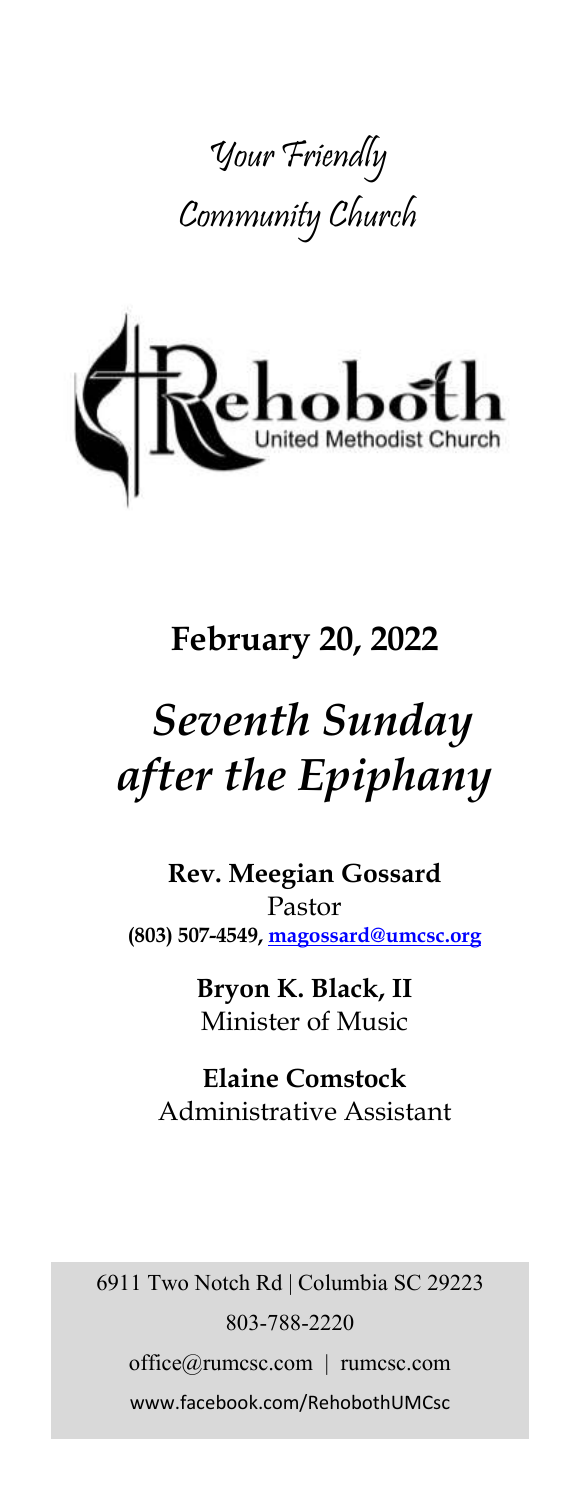### **ORDER OF WORSHIP**

**PRELUDE** "Great Is Thy Faithfulness"

### **WELCOME**

 **& ANNOUNCEMENTS** Judi Rose

#### **\*CALL TO WORSHIP**

Leader: Come and learn the ways of life. **People: We have come to follow Jesus.** Leader: Love your enemies and do good to those who hate you. **People: We have come to follow Jesus.** Leader: Bless those who curse you and pray for those who persecute you. **People: We have come to follow Jesus.** Leader: Do unto others as you would have them do unto you. **People: We have come to follow Jesus.** Leader: Come and learn the ways of life.

**\*HYMN UMH #140**

"Great Is Thy Faithfulness"

#### **\*PRAYER OF THE DAY**

**Infinite source of love and life, be with us in our time of worship as we seek the love it takes to walk in the ways of your Son. Help us love our enemies and bless those who wrong us, for we cannot do so alone. Teach us the joy of treating others with all the same respect and goodness with which we hope to be treated. May our every word and deed make known that we are your beloved children and vessels of your love. Amen.** 

**CHILDREN'S MOMENT** Diane Horn

**PASTORAL PRAYER**

#### **THE LORD'S PRAYER:**

**Our Father, Who art in Heaven, hallowed be Thy name, Thy kingdom come, Thy will be done, on Earth as it is in Heaven. Give us this day our daily bread and forgive us our trespasses as we forgive those who trespass against us. And lead us not into temptation but deliver us from evil, for Thine is the kingdom, and the power and the glory forever. Amen.** 

#### **OFFERING**

#### **OFFERTORY ANTHEM RUMC Choir**  "Down in the River to Pray"

**\*DOXOLOGY UMH #95**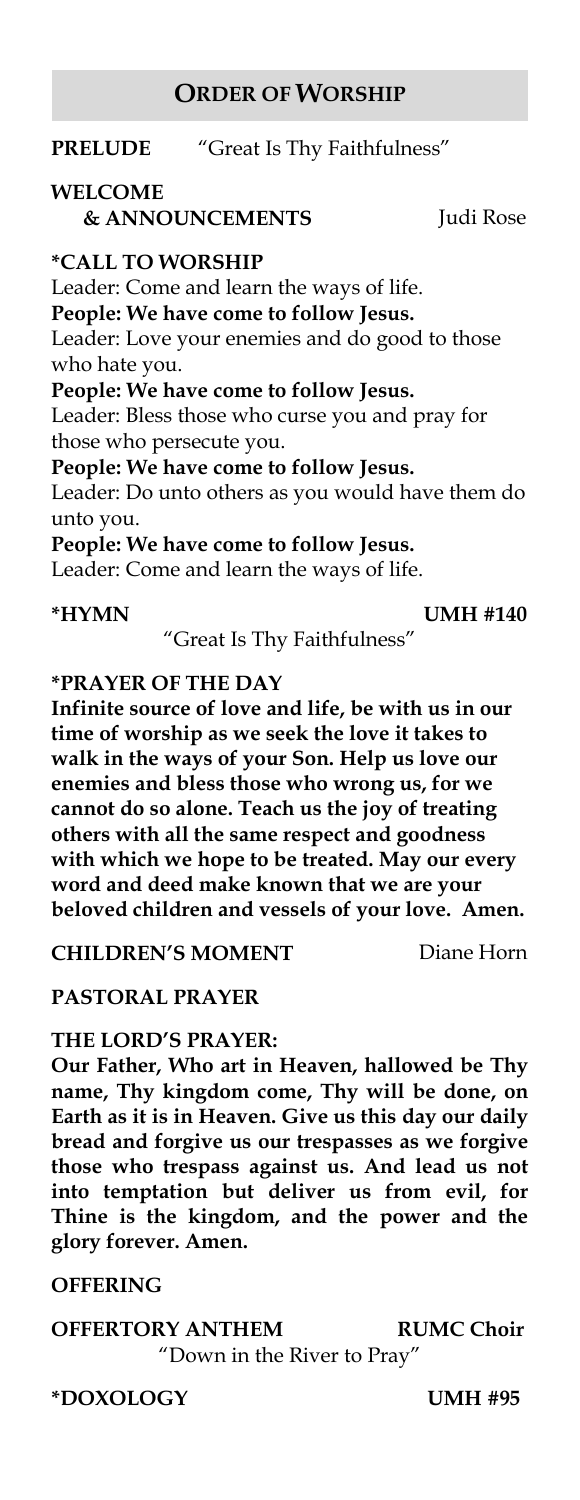**\*GOSPEL LESSON NT #60**

Luke 6:27-38

#### **SERMON**

#### **THE APOSTLES' CREED UMH #881**

#### **\*HYMN OF INVITATION UMH #496** "Sweet Hour of Prayer"

#### **INVITATION TO CHRISTIAN DISCIPLESHIP**

The altar is open for prayer. If you would like the pastor to pray with you, please so indicate. The doors of our church are open if anyone wants to join by profession of faith or by transfer.

#### **\*BENEDICTION**

#### **AMEN RESPONSE UMH #898**

**POSTLUDE** "Lord, I Lift Your Name on High"

*\*Please stand as you are able.*

#### **WELCOME GUESTS**

We welcome you to our worship service this morning. If you are visiting, please complete a visitor's card located in your pew and place it in the offering plate.

Our mission project for February is to purchase Wal-Mart gift cards for the children at Epworth Children's home. If you would like to donate to this project, you may place your donation in the offering plate marked Epworth or give to Tiffany Phillips.

Pastor Meegian will be leading us in a Lenten study beginning on Wednesday, March 9, at 10 am in the Crossroads SS room. The study will be on the prodigal son, and the books cost \$5.00 each. The study will be for the entire church; however, if you are unable to attend the class, we hope that you will consider purchasing a book and do the study at home.

United Methodist Men at Rehoboth are hosting a "Men N Ministry" event in the CLC on Sunday, February 27. The event will be shown via ZOOM and is entitled "Resilient – Timely Truth for Troubled Times." A low country boil is available for those with reservations. Call the church office, L.W. Smith, or Forrest Horn to reserve your spot. Seating is limited to 60, Dinner begins at 5 pm, and the program is from 6–8 pm.

> "The Week That Changed the World" Easter Drive-Thru Drama April 8 & 9 from 7–8:30 pm. **We need your help!**